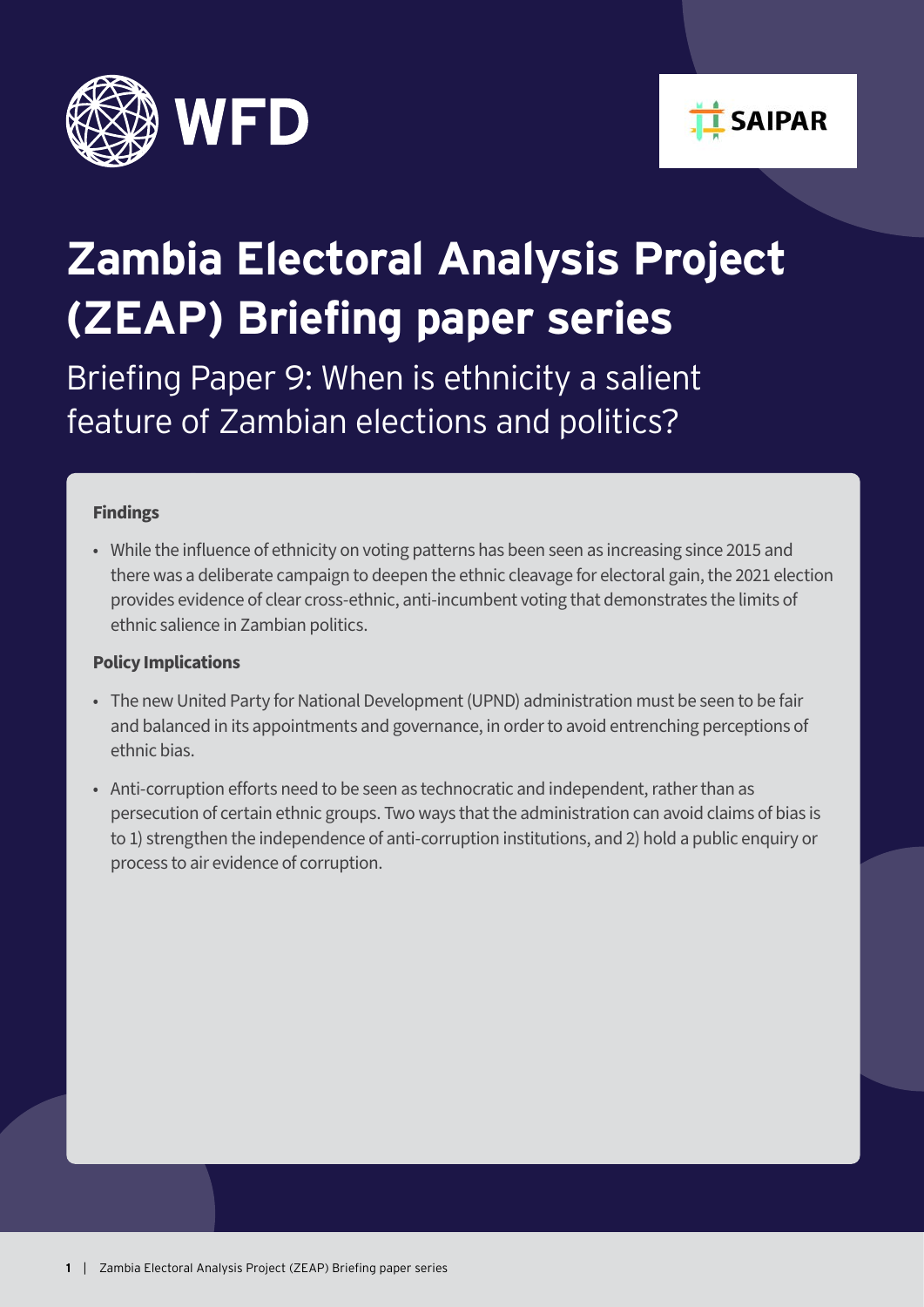# **1. Background**

Zambia is a multi-ethnic country with over 90% of the population grouped into the four larger socio-cultural or ethno-linguistic groups: Bemba (33.5%), Nyanja  $(14.8\%)$ , Tonga  $(11.4\%)$  and Lozi  $(5.5\%)$ <sup>1</sup>. The remainder can be categorised along the three smaller ethnic clusters: Kaonde-Lunda-Luvale in the north-west, Tumbuka in the north-east, and Mambwe Namwanga-Nyika-Lambya in the north. While all these linguistic groups are clustered together, it important to note that internally they are diverse, both culturally and politically. Urbanisation has blurred some of these ethnic cleavages, but two lingua franca have emerged, Bemba on the Copperbelt and Nyanja in Lusaka. Urbanisation has also resulted in high levels of inter-ethnic marriages. Posner estimates that about 46% of all married Zambians in urban districts and 32% of those living in rural areas have spouses from different tribes. (Posner 2005: 92). This is also borne out in recent survey data such as the 2021 Zambia Election Panel Study (ZEPS).

## **2. What role does ethnicity play in Zambian politics?**

The political and urban dominance of Bemba and Nyanja linguistic blocs since Independence has led to perceptions and lived experiences of marginalisation by people from the western and southern regions.

There are two things to note here. First, the ethno-regions that seem to dominate political power in Zambia have remained relatively poor compared to other regions in the country. Ethnic allegiance does not pay off, except at the elite level. This is an important factor to take into account when it comes to elections. Second, ethnic identity cannot be described as a simple primordial force, as it is a relatively modern phenomenon (Posner, 2003) that is often strongly linked to a common ideological ground and material base. Like its historical predecessor the African National Congress (1958-1972), the UNPD has a liberal ideological background based on the political and moral economy of Southern Province – and more generally amongst the south-western region of Zambia. Its perspectives on politics and the expected role of the state are mediated by the rural interests of relatively prosperous small-scale cattle farmers with political preferences for small government and a belief in individual economic achievements. The UPND therefore inherited this tradition and espouses similar liberaldemocratic "ruralist" economic and political philosophies (alongside social democratic promises of free education and healthcare) (Beardsworth, 2020, p. 37).

Posner argued that the introduction of multi-party democracy (that is, political competition) is an important underlying factor in the (re-)emergence of ethnic/linguistic cleavages in Zambia (Posner, 2005). But in spite of this, few parties in Zambia have ever truly been mono-ethnic in character, due to the need to knit together different ethnic constituencies to win an election (Scarritt, 2006). With

<sup>1.</sup> "2010 Census of Population and Housing: National Analytical Report" (Lusaka: Zambia Central Statistical Office, December 2012), [https://](https://www.zamstats.gov.zm/phocadownload/2010_Census/2010%20Census%20of%20Population%20National%20Analytical%20Report.pdf) [www.zamstats.gov.zm/phocadownload/2010\\_Census/2010%20Census%20of%20Population%20National%20Analytical%20Report.pdf](https://www.zamstats.gov.zm/phocadownload/2010_Census/2010%20Census%20of%20Population%20National%20Analytical%20Report.pdf).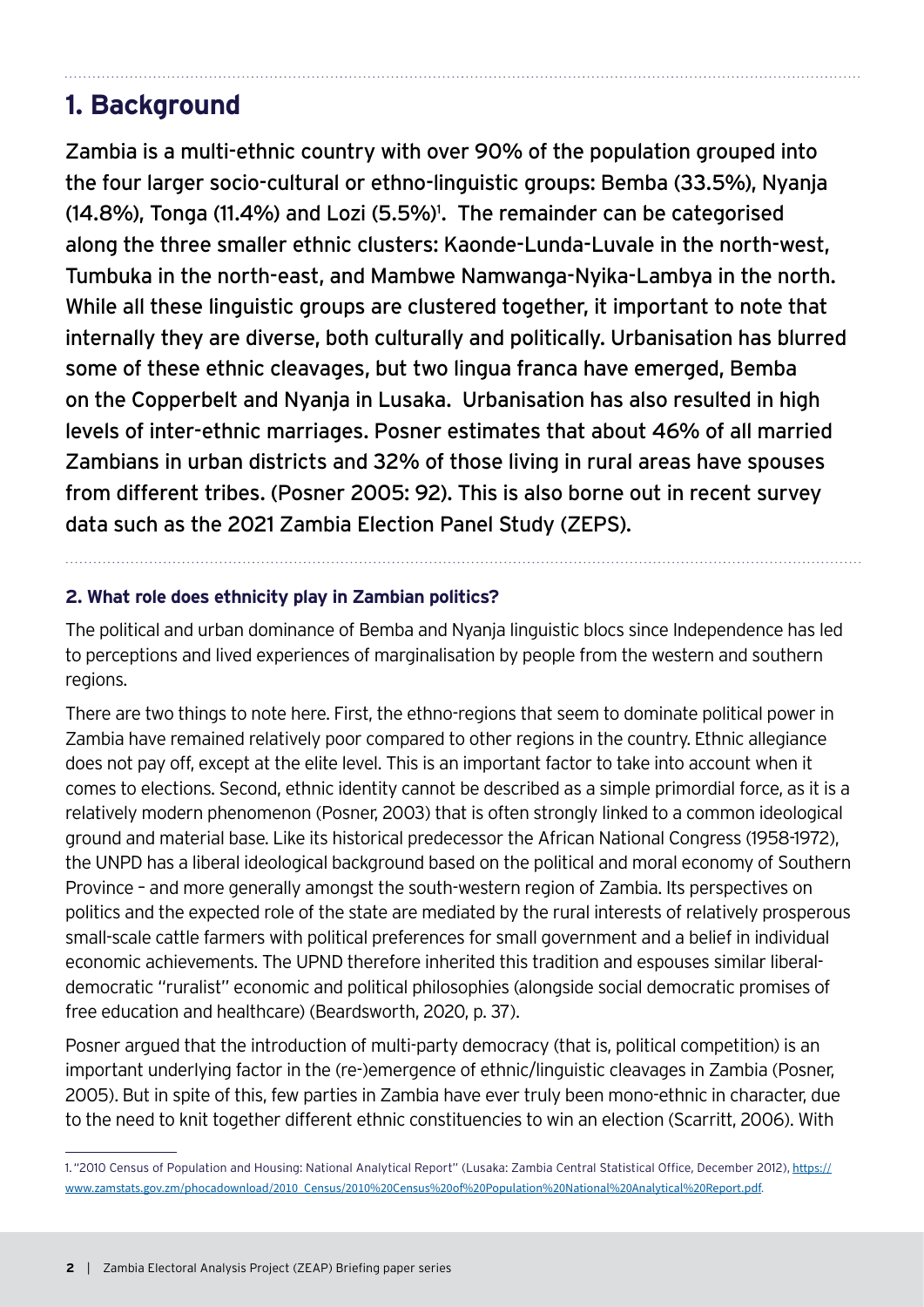the demise of Movement for Multi-Party Democracy (MMD), and its more national character, ethnic and regional polarisation has been on the increase. Between 2015 and 2021, former ruling Patriotic Front and state-owned or state-affiliated media have repeatedly used discriminatory language in describing certain ethnic groups (Malunga, 2021; "Nkandu Luo Joins in Tribal Rants against Tongas", 2020). These groups are the Tonga (Southern Province), Lozi (Western Province), and Kaonde, Lunda, Luvale (North-Western Province). The reason for this is that groups from these regions are perceived to be UPND supporters.

This conflation of political divides with ethnic allegiances has meant that ethnic divisions have become increasingly politicised since the 2016 elections. When set against her neighbours, the patterns of social divisions in Zambia are not at such high levels as to be of grave concern for immediate escalation. But in the lead up to the 2021 election, political competition increased and ethnic rhetoric ramped up alongside it, and this remains a cause for concern for reasons outlined below.

## **3. Ethnic imbalance of institutions**

Historical grievances due to regional marginalisation have been exacerbated by the lack of "ethnic balancing" of top government, state-owned enterprises and security forces' positions. Evidence shows that since 2016, people from the historically marginalised groups are under-represented in government positions and have increasingly been subject to "retirement in the national interest".



*Figure 1: Ethnic breakdown of Patriotic Front (PF) Cabinet, 2021 (compiled by Beardsworth and Mutuna, 2021).*

This has had major consequences in recent years:

- Through its use of exclusion channelled by the strategic implementation of nepotism, we saw the PF administration deviated from the tenets that define "elite bargaining" (defined as "the distribution of positions of state power between representatives of contending social groups").
- Working within this paradigm their sole focus was establishing links and networks focused on those from similar regions, deviating from the normalised mode of appointments based on technocratic ability. The infiltration of the civil service by "cadres" undermined both its capacity and political neutrality.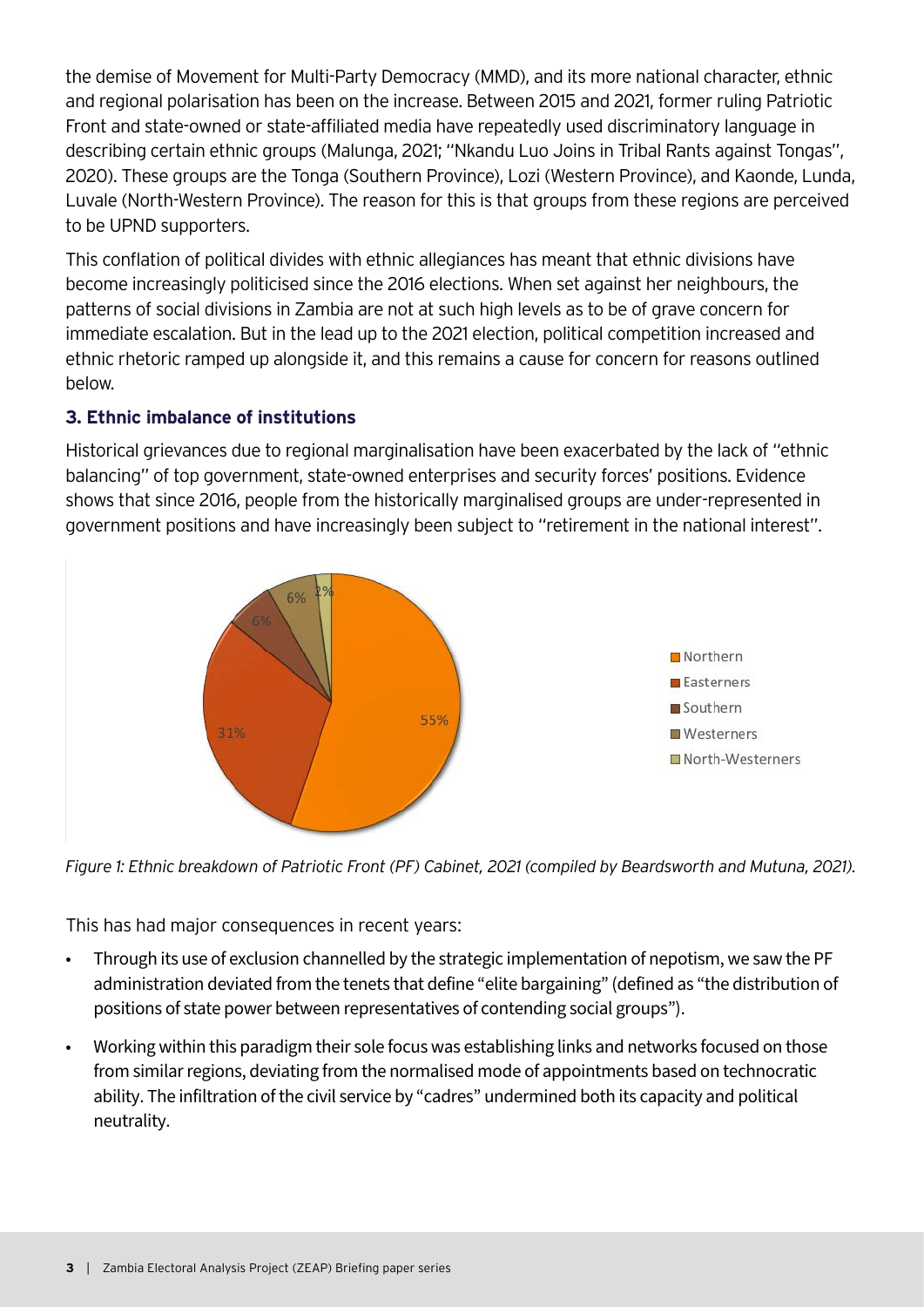### **4. Ethnic salience of the 2021 elections**

The growing alignment of political divides with ethnic allegiances has meant that ethnic divisions have become increasingly politicised since the 2016 elections. Incidents of violence that have occurred between supporters of the two main parties have frequently been understood as having an "ethnic" bent. However, outside of the political elite and their clients, ethnic animosity does not yet appear to have widespread appeal.

The PF was increasingly unpopular, due to an economic crisis, a series of corruption scandals and heavy borrowing which left the currency losing 29% of its value in 2020, and inflation topping 24.6% year-on-year in July 2021. This is believed to mean that the ruling party's tribal rhetoric has even less purchase, as the PF loses popularity and people are less likely to vote along regional or ethnic lines. In order to illustrate these shifts, we present a series of voting maps.

The 2011 elections showed the following regional distribution, showing regionalism of both PF and UPND, but the urban vote was issue-based. It also shows that MMD always had a more national character.



*Figure 2: The 2011 presidential election results by constituency (Beardsworth, 2020)*



*Figure 3: The 2015 presidential by-election results by constituency (Beardsworth, 2020)*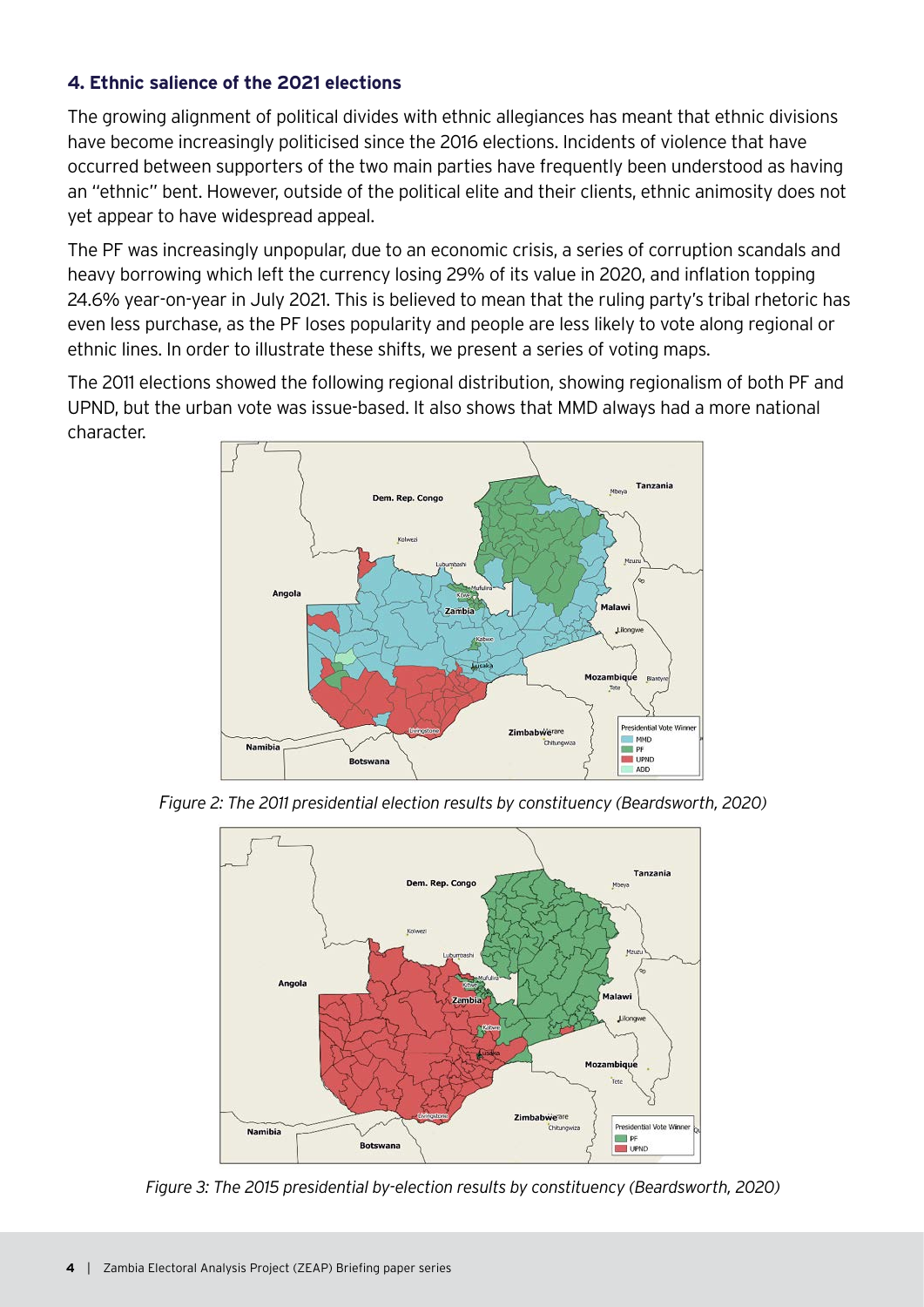

*Figure 4: The 2015 presidential by-election results for PF (green) and UPND (red) in order of declining vote share (Beardsworth, 2020)*

In the 2015 and 2016 elections, the UPND drew support from members of its core ethnic constituency even when they said that they were not dissatisfied with the PF government's performance, whilst the PF drew support from members of its core ethnic constituency even when they expressed discontent with the PF government's performance (Seekings, 2020, p. 139).

However, in the 2020 Afrobarometer polls and subsequent surveys, dissatisfaction with PF's management of the economy (and the lack of trust in PF's capacity to solve the economic problems) led to a decline in ethnic salience and suggested more widespread discontent. Because of the collapse of the PF's electoral viability, the UPND consolidated the anti-incumbent vote around the country. Alliances with key politicians from other ethnic groups also helped the UPND to appear more "national" in character: Kelvin Bwalya-Fube (Bemba and youth vote), Felix Mutati (Northern), Charles Milupi (Western), Ernest Mwansa (Luapula). The running mates in both PF and UPND were also geared towards cross-ethnic alliances. During the campaign, the PF – through intermediaries such as running mate Nkandu Luo and Chishimba Kambwili – sought to deepen and further politicise the ethnic cleavage, to try to consolidate the vote in the North and East of the country (Mwansa, 2021). The level of ethnic rhetoric deployed against Hichilema and the UPND ramped up dramatically, with accusations from Kambwili and others that if Hichilema and UPND were to be elected, they would only appoint Tongas into government, excluding other tribes, in particular Bembas (Chisenga, 2021).

This strategy appears to ultimately have gained relatively little traction, although internal UPND polling from July suggested that some of the smears had been quite effective – with 27% of those polled saying that it was a good description of Hichilema to say that he "only cares about Tonga people". Ultimately, in the 2021 elections, the attempts to politicise ethnic cleavages appears to have backfired in urban areas while the economic crisis and concerns about cadres, violence and corruption drove substantial anti-incumbent voting. In urban areas, the UPND performed well – as expected, due to high levels of engagement with the cash economy and better information access – with the UPND winning on the Copperbelt with 57 % (an increase of 23%) and in Lusaka with 56% (an increase of 18%). But even in rural areas and PF strongholds the UPND's vote share dramatically increased from its 2016 levels, taking 39% in Eastern (23% increase), 38% in Northern (16% increase), and 32% in both Muchinga and Luapula (19 and 18%, respectively). In 2021, 50% of Hichilema's vote share came from non-stronghold voters in Luapula, Muchinga, Northern, Eastern, Copperbelt and Lusaka Provinces.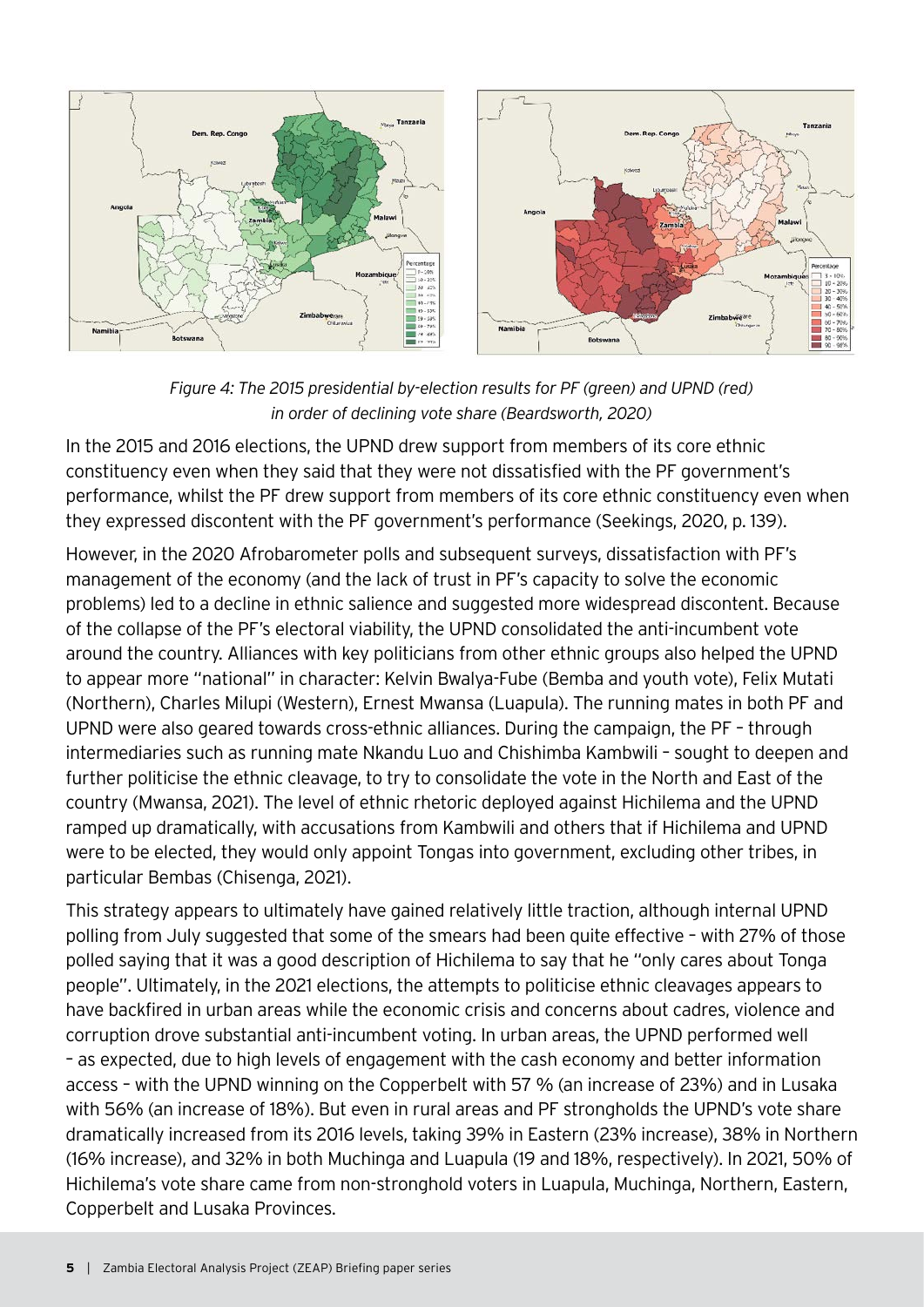

*Figure 5: 2021 Presidential election results: winners by constituency* 

Although the 2021 voting pattern appears similar to the 2015 and 2016 polls (with some notable flipped constituencies in the far north and east), this hides significant pro-UPND gains in nontraditional areas.



*Figure 6: 2021 Zambia Presidential election results: UPND voter proportion*



national Licens

hiri.org<br>4.0 Inte

While it is clear that the UPND was able to turn out the vote dramatically in its stronghold areas, as well as expanding into PF heartlands, the PF was unable to turn out its base and lost support both in its rural strongholds and in urban areas.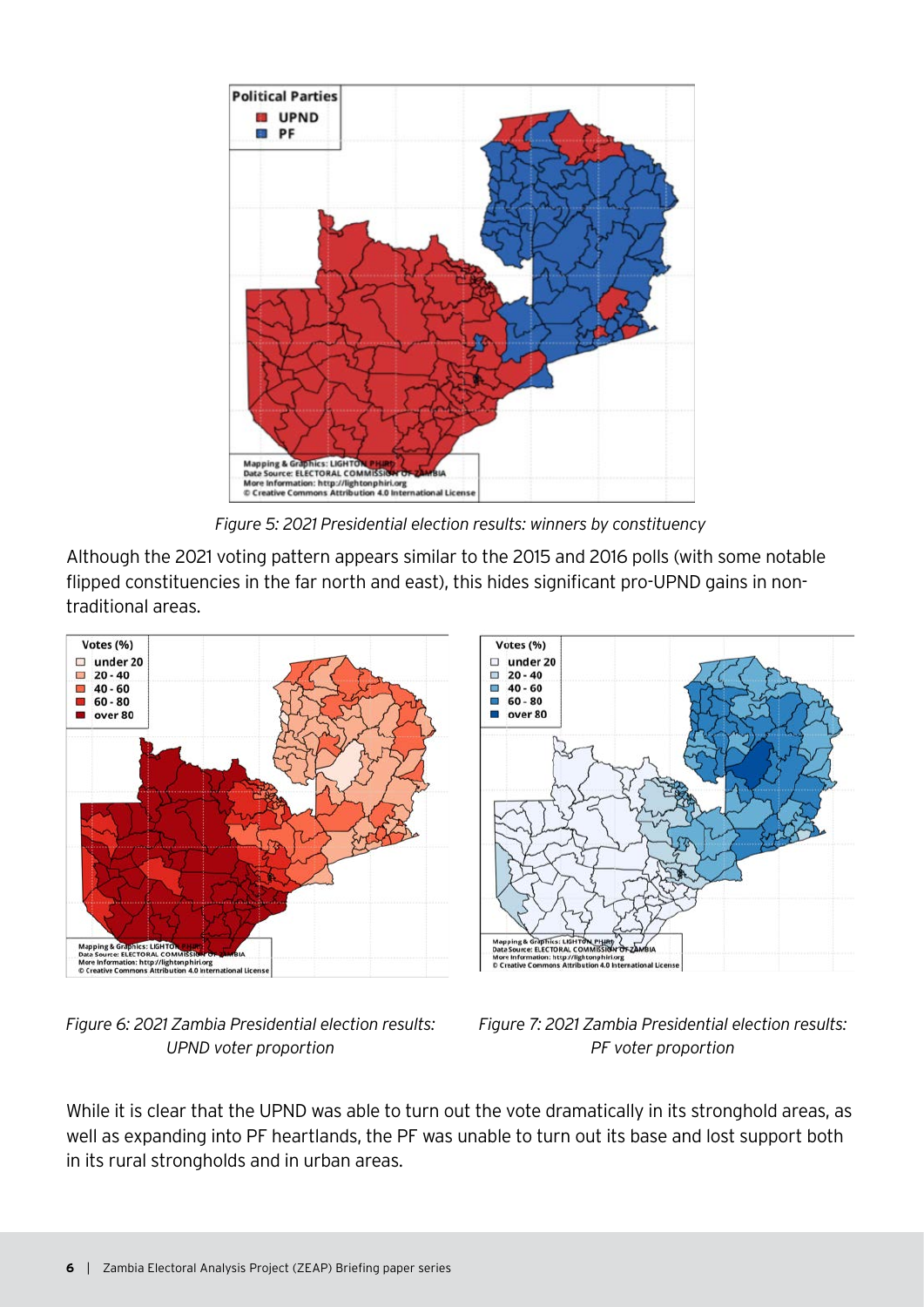## **5. Potential challenges for the UPND administration**

The results of the election show promising signals that there are limits to the politicisation of ethnic cleavages in Zambia. However, this dynamic will need to be managed carefully by a UPND administration in order to put the tribal tag firmly to bed and restore Zambia's legacy of ethnic balancing.

The UPND administration enters government after 15 years in opposition and is likely to face demands from key supporters and their stronghold provinces for a rebalancing of the deck after six years of significant exclusion from public life. Promisingly, President Hichilema has made several statements promising a more inclusive style of governance. The Cabinet announced on 7 September is also a promising sign of his commitment to more inclusive government, with greater inclusion of ministers from around the country. It will be important for all government appointments to follow this pattern and avoid perceptions of ethnic favouritism.



*Figure 8: Ethnic breakdown of UPND Cabinet, 2021 (compiled by Beardsworth and Mutuna, 2021)*

Another key risk for the new government will come from attempts to prosecute members of the previous administration for corruption. In the media, there have been loud calls to begin to prosecute members of the PF's administration for corrupt activities, but this is something that will need to be managed carefully. Because the previous Cabinet was less inclusive, it is possible that such prosecutions might be seen or politicised as "ethnic" persecution. This was a key factor in the opposition that was mobilised against President Mwanawasa in the early 2000s as he sought to prosecute members of the Chiluba administration (Sishuwa, 2016). Two ways that the administration can avoid claims of bias is to 1) strengthen the independence of anti-corruption institutions, and 2) hold a public enquiry or process to air evidence of corruption.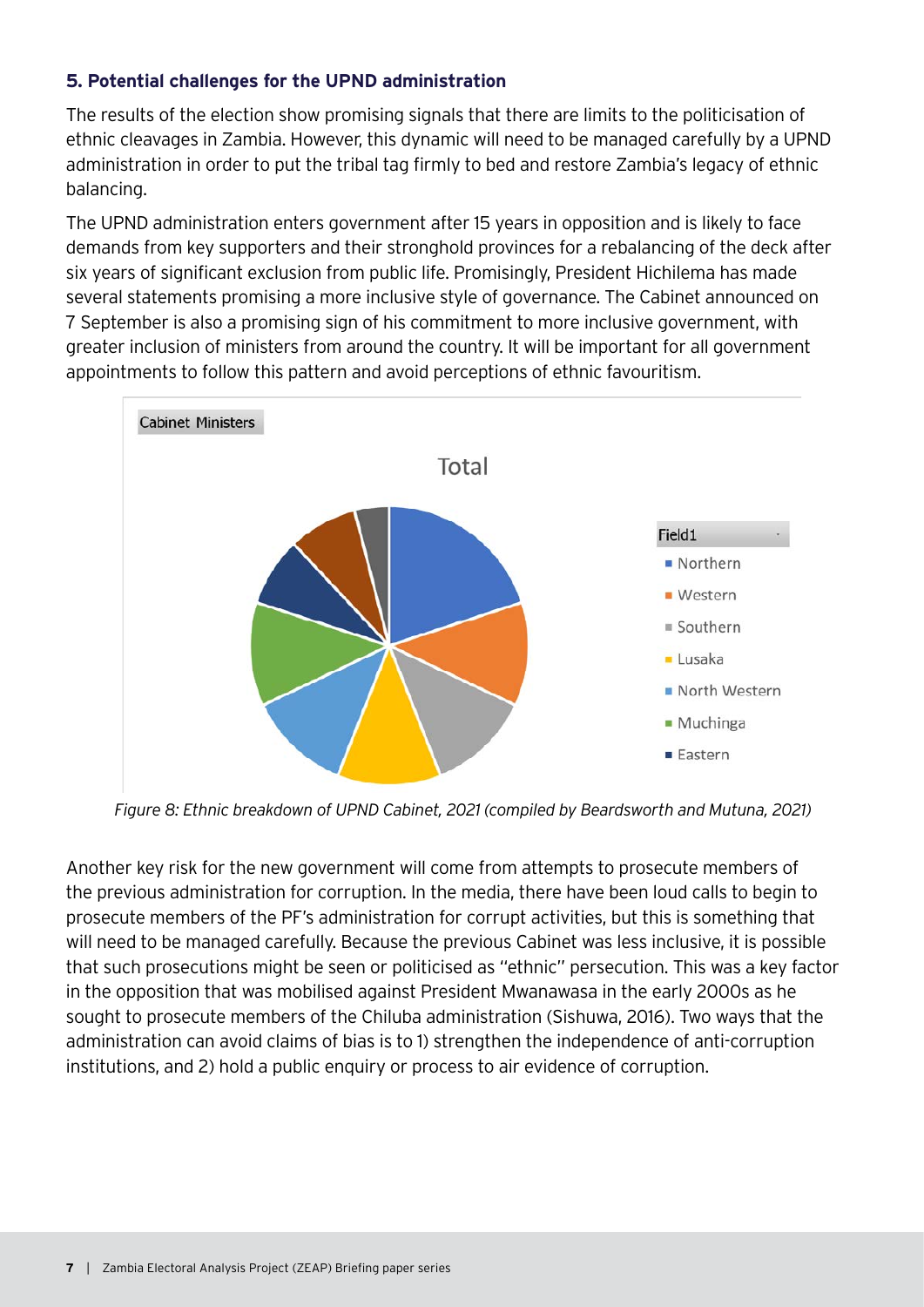# **6. Conclusion**

Ethnicity is not always salient in Zambian politics and elections, though it was politicised by the PF administration for electoral purposes. Grievances by the groups that have been subjected to low-level stigmatisation might have longterm implications for unity in Zambia if not managed carefully. The imbalance in ethnic appointments by PF both offended citizens' sense of political fairness and undermined the legitimacy of some of the country's most important institutions: the police force, the army, the Electoral Commission of Zambia (ECZ), the Constitutional Court and the Cabinet. The new UPND administration will need to be seen to be fair and balanced in public appointments, and to allow corruption prosecutions to be handled in a way that is seen to be fair and balanced.

**Authors: Nicole Beardsworth (Wits University), Marja Hinfelaar (SAIPAR)**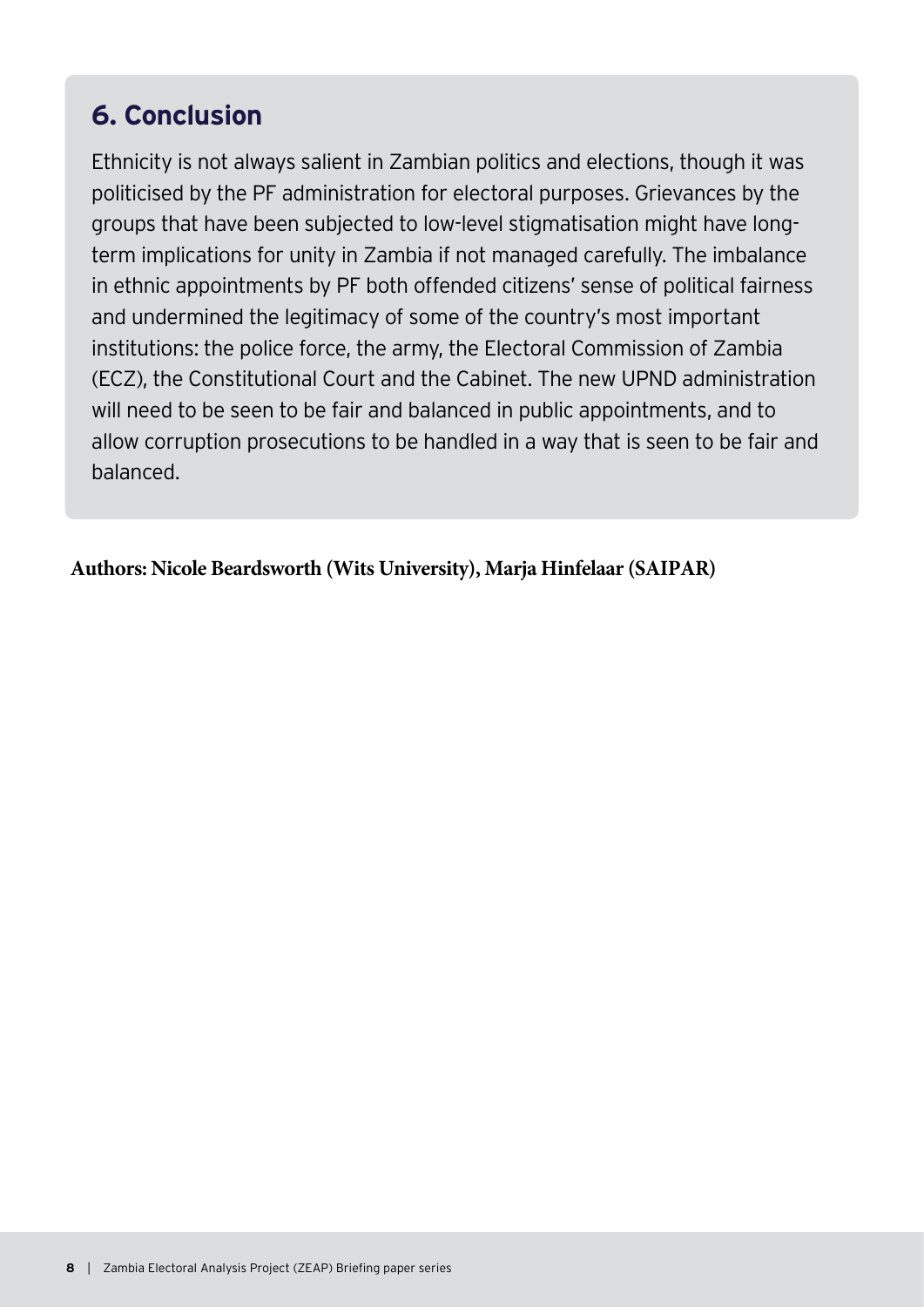#### **Additional resources**

Beardsworth, N. (2020). From a "Regional Party" to the Gates of State House: The resurgence of the UPND. In M. Hinfelaar, T. Banda, M. Ndulo, & O. Kaaba (Eds.), *Democracy and Electoral Politics in Zambia* (pp. 34–68). Brill.

Chisenga, O. (2021, August 14). PF's tribal smear campaign is despicable – Kalala. *The Mast.* [https://](https://www.themastonline.com/2021/08/14/pfs-tribal-smear-campaign-is-despicable-kalala/) [www.themastonline.com/2021/08/14/pfs-tribal-smear-campaign-is-despicable-kalala/](https://www.themastonline.com/2021/08/14/pfs-tribal-smear-campaign-is-despicable-kalala/)

Malunga, J. (2021, May 31). If you don't vote accordingly, I'll come and whip you, Luo tells Easterners. *Zambia: News Diggers!* [https://diggers.news/local/2021/05/31/if-you-dont-vote-accordingly](https://diggers.news/local/2021/05/31/if-you-dont-vote-accordingly-ill-come-and-whip-you-luo-tells-easterners/)[ill-come-and-whip-you-luo-tells-easterners/](https://diggers.news/local/2021/05/31/if-you-dont-vote-accordingly-ill-come-and-whip-you-luo-tells-easterners/)

Mwansa, R. (2021, August 9). *Eroding the Unity Legacy: Ethno-regional Rhetoric in Zambia's 2021 Elections | Democracy in Africa.* [http://democracyinafrica.org/eroding-the-unity-legacy-ethno-regional](http://democracyinafrica.org/eroding-the-unity-legacy-ethno-regional-rhetoric-in-zambias-2021-electoral-contest/)[rhetoric-in-zambias-2021-electoral-contest/](http://democracyinafrica.org/eroding-the-unity-legacy-ethno-regional-rhetoric-in-zambias-2021-electoral-contest/)

Nkandu Luo joins in tribal rants against Tongas. (2020, February 6). *Zambian Eye.* [https://](https://zambianeye.com/nkandu-luo-joins-in-tribal-rants-against-tongas/) [zambianeye.com/nkandu-luo-joins-in-tribal-rants-against-tongas/](https://zambianeye.com/nkandu-luo-joins-in-tribal-rants-against-tongas/)

Posner, D. N. (2003). The Colonial Origins of Ethnic Cleavages: The Case of Linguistic Divisions in Zambia. *Comparative Politics,* 35(2), 127–146.

Posner, D. N. (2005). *Institutions and ethnic politics in Africa.* Cambridge University Press.

Scarritt, J. R. (2006). The strategic choice of multiethnic parties in Zambia's dominant and personalist party system. *Commonwealth & Comparative Politics,* 44(2), 234–256.

Sishuwa, S. (2016). *'I am Zambia's redeemer': Populism and the rise of Michael Sata,* 1955-2011 [Unpublished DPhil thesis]. University of Oxford.